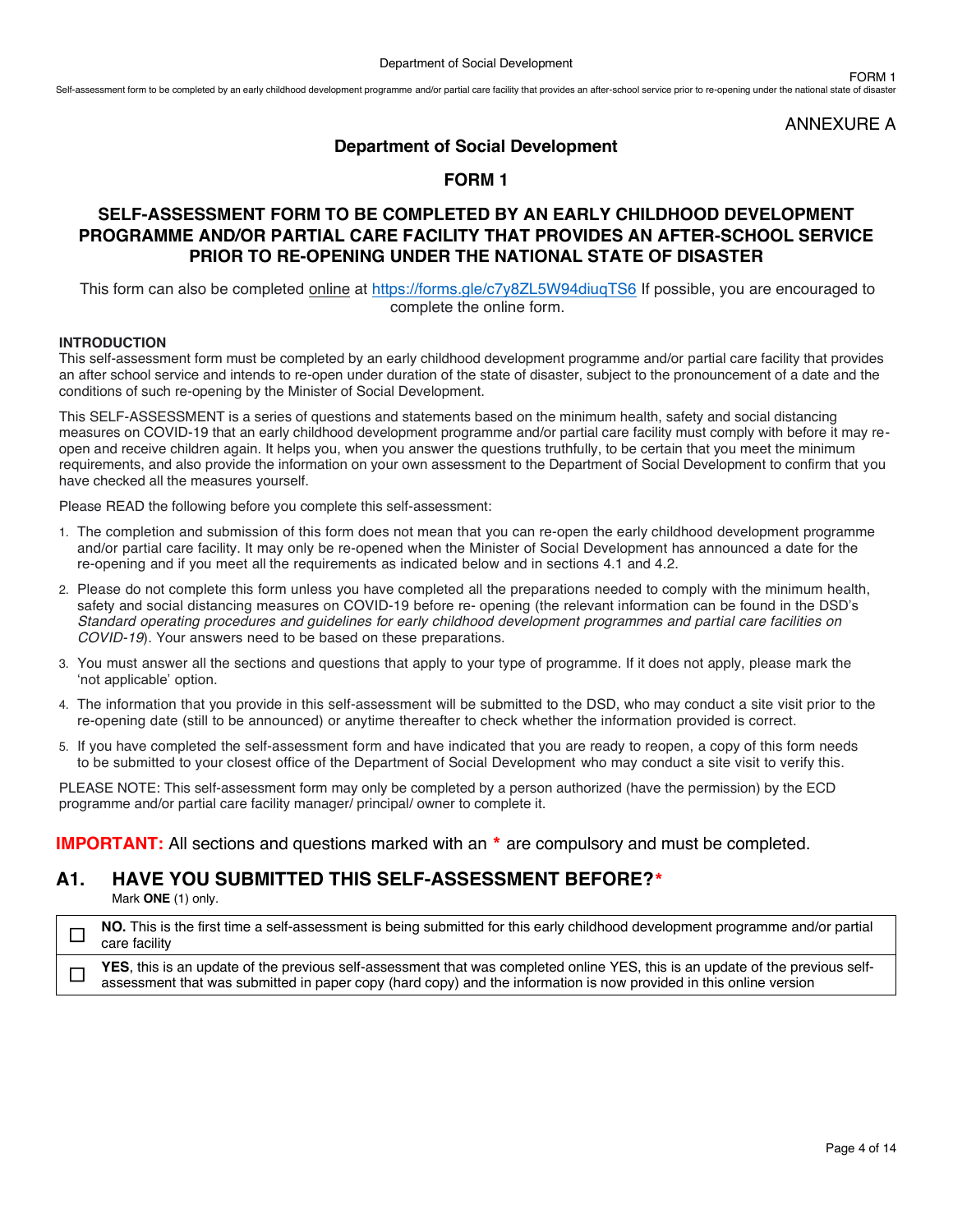# **SECTION 1: CONFIRMATION OF PERMISSION TO COMPLETE THIS SELF- ASSESSMENT**

### **DETAILS FOR PERSON AUTHORISED TO COMPLETE THIS SELF-ASSESSMENT**

**1.1 I confirm that I am authorised (have permission) to complete and submit this self- assessment on behalf of the early childhood development programme and/or partial care facility indicated in SECTION 2.**\* Mark **ONE** (1) only.

| <b>YES.</b> I am authorised                                          |
|----------------------------------------------------------------------|
| NO, I am not authorised. If NO, please DO NOT PROCEED with this form |

### **1.2** Your **FIRST NAME(S)**\*

### **1.3** Your **SURNAME**\*

### **1.4. What best describes your POSITION at the early childhood development programme and/or partial care facility?**\*

Mark **ONE** (1) only.

| Principal/ Manager | Owner                                                            | Administrator |
|--------------------|------------------------------------------------------------------|---------------|
| Supervisor         | Member of a support NGO responsible for the programme Management |               |
| Committee Member   | <b>ECD Educator/ practitioner</b>                                | Founder       |
| Other (specify):   |                                                                  |               |

#### **1.5** Your **CONTACT TELEPHONE NUMBER**\*

(if we want to get hold of you)

#### **1.6 Another CONTACT TELEPHONE NUMBER**

(if we cannot get hold of you on the above number)

#### **1.7 EMAIL ADDRESS**

Only complete if you have one - If you do not have one, leave this blank. Please make sure that you type it correctly and with no spaces, otherwise we will not be able to send you any feedback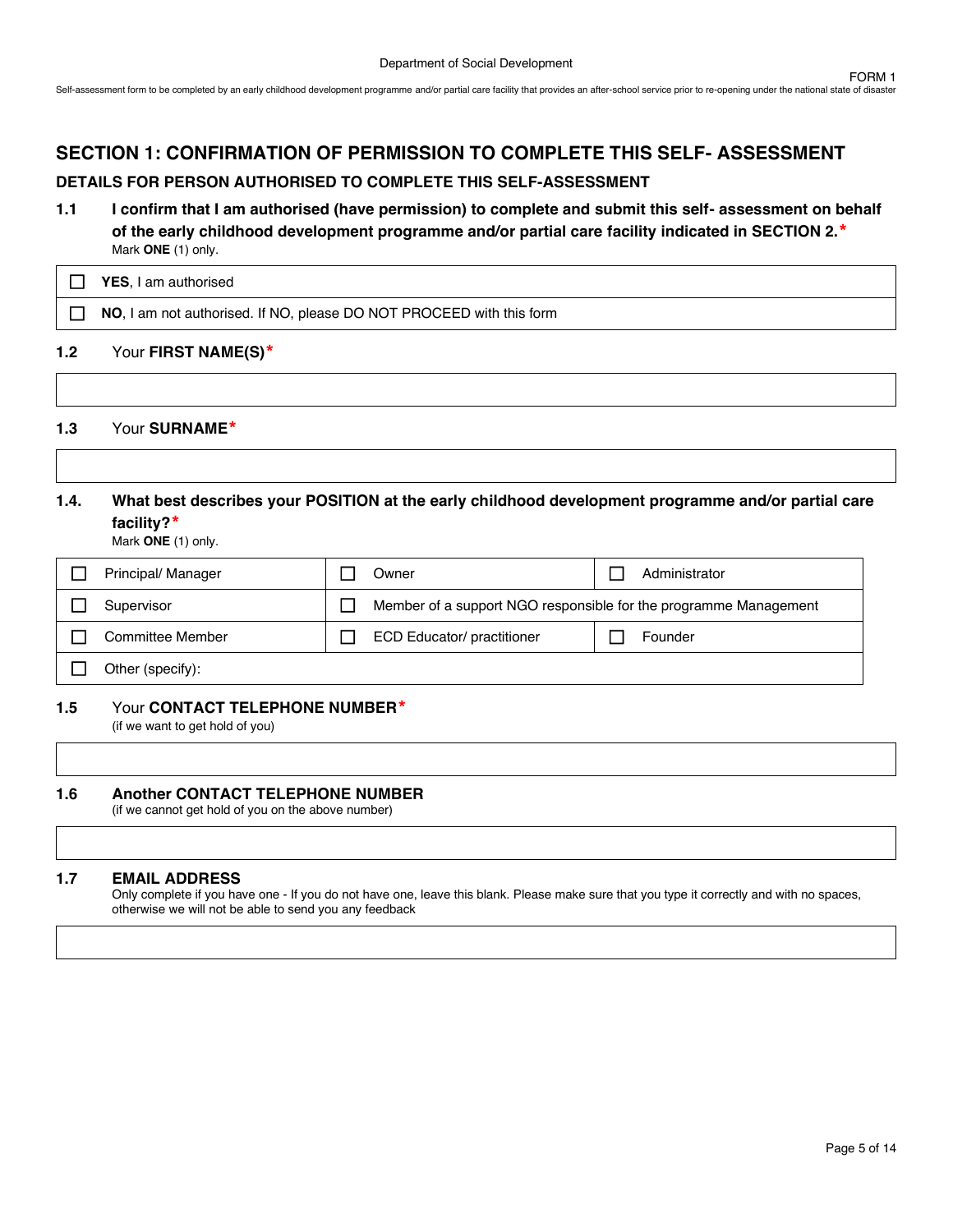# **SECTION 2: DETAILS OF ECD PROGRAMME AND/OR PARTIAL CARE FACILITY THAT PROVIDES AN AFTER-SCHOOL SERVICE**

### **2.1 The NAME of the early childhood development programme and/or partial care facility**\*

(Write Not Applicable or NA if there is no name)

### **2.2 TYPE OF PROGRAMME**\*

What best describes the early childhood development programme and/or partial care facility you are completing this for? Mark **ONE** (1) only.

| ECD centre                                                                                            | Playgroup            | Child-minder (Including day mother) |  |  |
|-------------------------------------------------------------------------------------------------------|----------------------|-------------------------------------|--|--|
| Tov librarv                                                                                           | Mobile ECD programme | Parental support programme          |  |  |
| Partial care facility that provides an after school service (which does not operate as an ECD centre) |                      |                                     |  |  |

### **2.3 PROVINCE** \*

What PROVINCE is this early childhood development programme and/or partial care facility located in? Mark **ONE** (1) only.

| Eastern Cape      | KwaZulu-Natal | North West          |
|-------------------|---------------|---------------------|
| <b>Free State</b> | Limpopo       | Northern Cape       |
| Gauteng           | Mpumalanga    | <b>Western Cape</b> |

### **2.4 LOCAL MUNICIPALITY or METRO**\*

What is the name of the LOCAL MUNICIPALITY or METRO this early childhood development programme and/or partial care facility is located in?

#### **2.5 MUNICIPAL WARD**\*

What is the name or number of the MUNICIPAL WARD where this early childhood development programme and/or partial care facility is located or operates in?

### **2.6** Please provide the name of **at least ONE of the following that are the closest to** this early childhood

development programme and/or partial care facility: SAPS police station or public school or post office or clinic.\*

#### **2.7 FULL PHYSICAL ADDRESS**\*

Please provide the FULL PHYSICAL ADDRESS of where this early childhood development programme and/or partial care facility operates in? Including suburb/ area/ village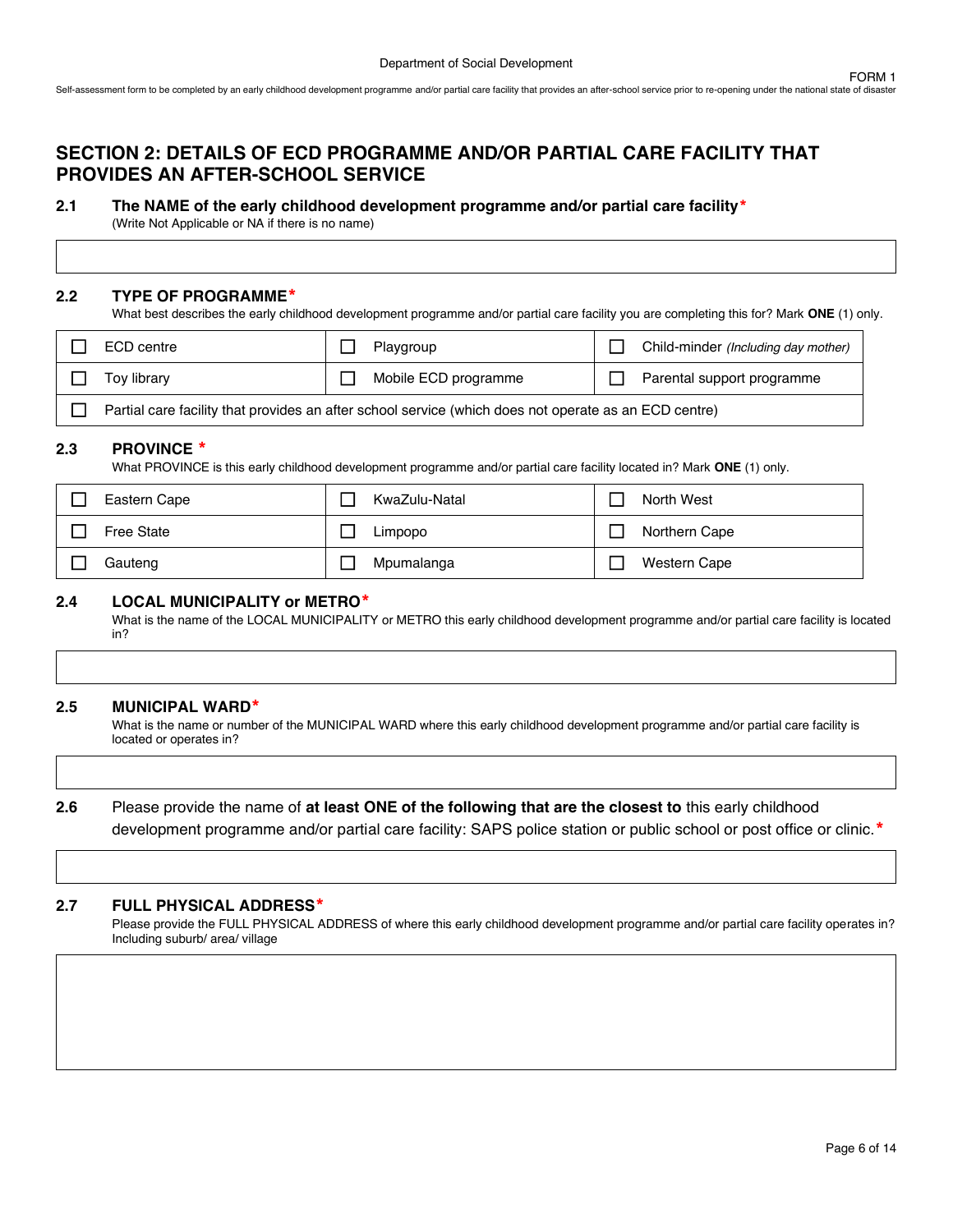Self-assessment form to be completed by an early childhood development programme and/or partial care facility that provides an after-school service prior to re-opening under the national state of disaste

#### **2.8 POSTAL CODE**\*

What is the POSTAL CODE of where this early childhood development programme and/or partial care facility operates in?

### **2.9 CONTACT TELEPHONE NUMBER** for the early childhood development programme and/or partial care facility\*

#### **2.10 EMAIL ADDRESS for the early childhood development programme and/or partial care facility**\*

(only complete if you have one. If you do not have one, write Not Applicable or NA ). Please make sure that you type it correctly and with no spaces, otherwise we will not be able to send you any feedback

**2.11 WEBSITE address** (complete ONLY if you have one)

### **2.12 FUNDING/ SUBSIDY from government**\*

What best describes the subsidy status of this early childhood development programme and/or partial care facility? Mark **ONE** (1) only.

|      | <b>YES</b> , we normally receive a subsidy from the Department of Social Development, and CONTINUE to receive subsidy to date<br>from the department (including during the period of the lock down)                                                                            |
|------|--------------------------------------------------------------------------------------------------------------------------------------------------------------------------------------------------------------------------------------------------------------------------------|
|      | <b>YES</b> , we normally receive a subsidy from the Department of Social Development BUT this subsidy has STOPPED over the<br>period of the lockdown                                                                                                                           |
|      | NO, we do NOT normally receive a subsidy from the Department of Social Development                                                                                                                                                                                             |
| 2.13 | <b>REGISTRATION STATUS in terms of the Children's Act</b><br>Indicate the registration status of this early childhood development programme and/or partial care facilities in terms the Children's Act 38 of<br>2005. Please mark the ONE (1) option that applied to you only. |
|      | Is REGISTERED or CONDITIONALLY REGISTERED in terms of sections 76 or 80 (for partial care) / section 95 or 98 (for<br>ECD) of the Children's Act 38 of 2005                                                                                                                    |
|      | Is NOT registered, but HAS APPLIED to be registered in terms of section 81 (for partial care) / section 96 (for ECD) of the<br>Children's Act 38 of 2005                                                                                                                       |
|      | Is NOT registered and does NOT have a pending application for registration in terms of Children's Act 38 of 2005 to be<br>registered                                                                                                                                           |
|      | Other (specify):                                                                                                                                                                                                                                                               |

### **2.14 ONLY for UNREGISTERED early childhood development programme and/or partial care facilities**

**PLEASE READ HERE BEFORE YOUR PROCEED with this section**: The following sections only need to be completed by an UNREGISTERED early childhood development programme (including an ECD centre) and/ or UNREGISTERED partial care facility that is required to be registered in terms the Children's Act 38 of 2005, but is NOT registered and **DOES NOT** have a pending application for registration.

### **2.14.1 UNDERTAKING by an UNREGISTERED early childhood development programme (including an ECD centre)**

Only to be completed by an UNREGISTERED early childhood development programme (including an ECD centre) that is required to be registered in terms of section 95 of the Children's Act 38 of 2005, but is NOT registered and does NOT have a pending application for registration

| We undertake, as a condition for our re-opening under the measures and regulations<br>related to the national state of disaster - should we meet the requirements for such re- | $\mathcal{L}$ | <b>YES</b> , we agree |
|--------------------------------------------------------------------------------------------------------------------------------------------------------------------------------|---------------|-----------------------|
| opening - to submit an application to be registered within 6 months after the date of re-<br>opening                                                                           |               | <b>NO</b>             |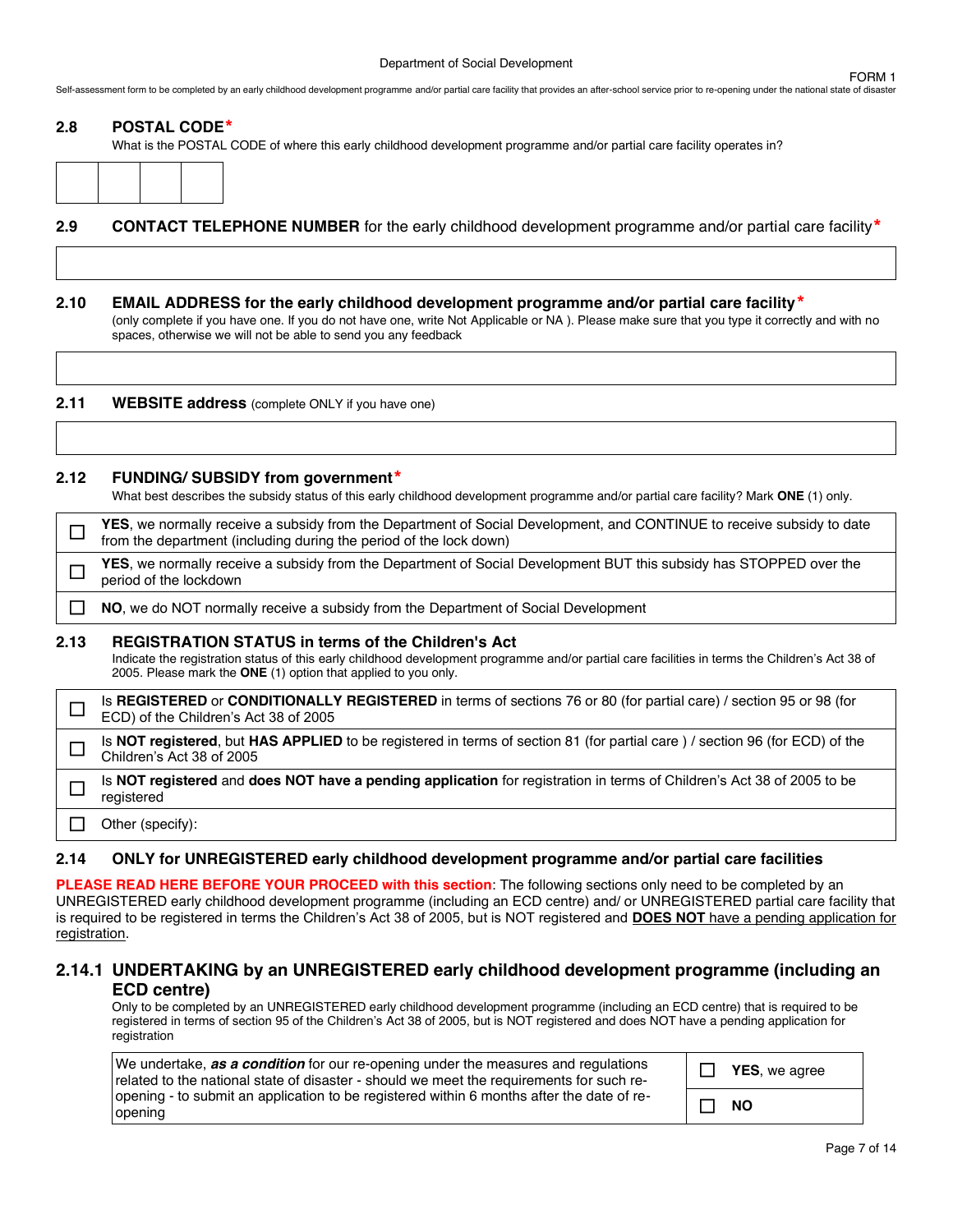Self-assessment form to be completed by an early childhood development programme and/or partial care facility that provides an after-school service prior to re-opening under the national state of disaste

### **2.14.2 UNDERTAKING by an UNREGISTERED partial care facility that provides an after-school service**

Only to be completed by an UNREGISTERED partial care facility that provides an AFTER-SCHOOL SERVICE that is required to be registered in terms of section 80 of the Children's Act 38 of 2005, but is NOT registered and does NOT have a pending application for registration

We undertake, *as a condition* for our re-opening under the measures and regulations related to the national state of disaster - should we meet the requirements for such reopening - to submit an application to be registered within 6 months after the date of reopening

☐ **YES**, we agree ☐ **NO**

# **SECTION 3: CHILDREN AND STAFF**

- **3.1 HOW MANY CHILDREN** (in total) were attending and/or participating in this early childhood development programme and/or partial care facility immediately prior to the commencement of the national lockdown.<sup>\*</sup>
- **3.2** Please indicate the **AGES** of the children referred to above.\* You may mark **MORE THAN ONE** (1) option

| L            | Birth to 11 months (baby)                         |
|--------------|---------------------------------------------------|
| ΙI           | 12 to 23 months (1-year olds)                     |
| $\mathsf{L}$ | 24 to 35 months (2-year olds)                     |
| $\mathsf{L}$ | 36 to 47 months (3-year olds)                     |
|              | 48 to 59 months (4-year olds)                     |
|              | 60 to 71 months (5-year olds)                     |
| $\mathsf{L}$ | 72 to 83 months (6-year olds)                     |
|              | Children 7 years and OLDER                        |
|              | Children 6 years or younger WITH<br>A DISABII ITY |

### **3.3 NUMBER OF CHILDREN that will be admitted upon re-opening**\*

Taking into account the DSD's Standard operating procedures and guidelines for early childhood development programmes and partial care facilities on COVID-19, including the other legal requirements under COVID-19 state of national disaster, HOW MANY CHILDREN per age group will this early childhood development programme and/or partial care facility be able to accommodate when it re-opens. Please answer all questions

### **3.3.1 Children aged birth to 23 months (younger than 2 years)**\*

If you will not admit children in this age group, please indicate  $= 0$ 



**3.3.3 Children aged 3 and 4 years (36 to 59 months)**\* If you will not admit children in this age group, please indicate  $= 0$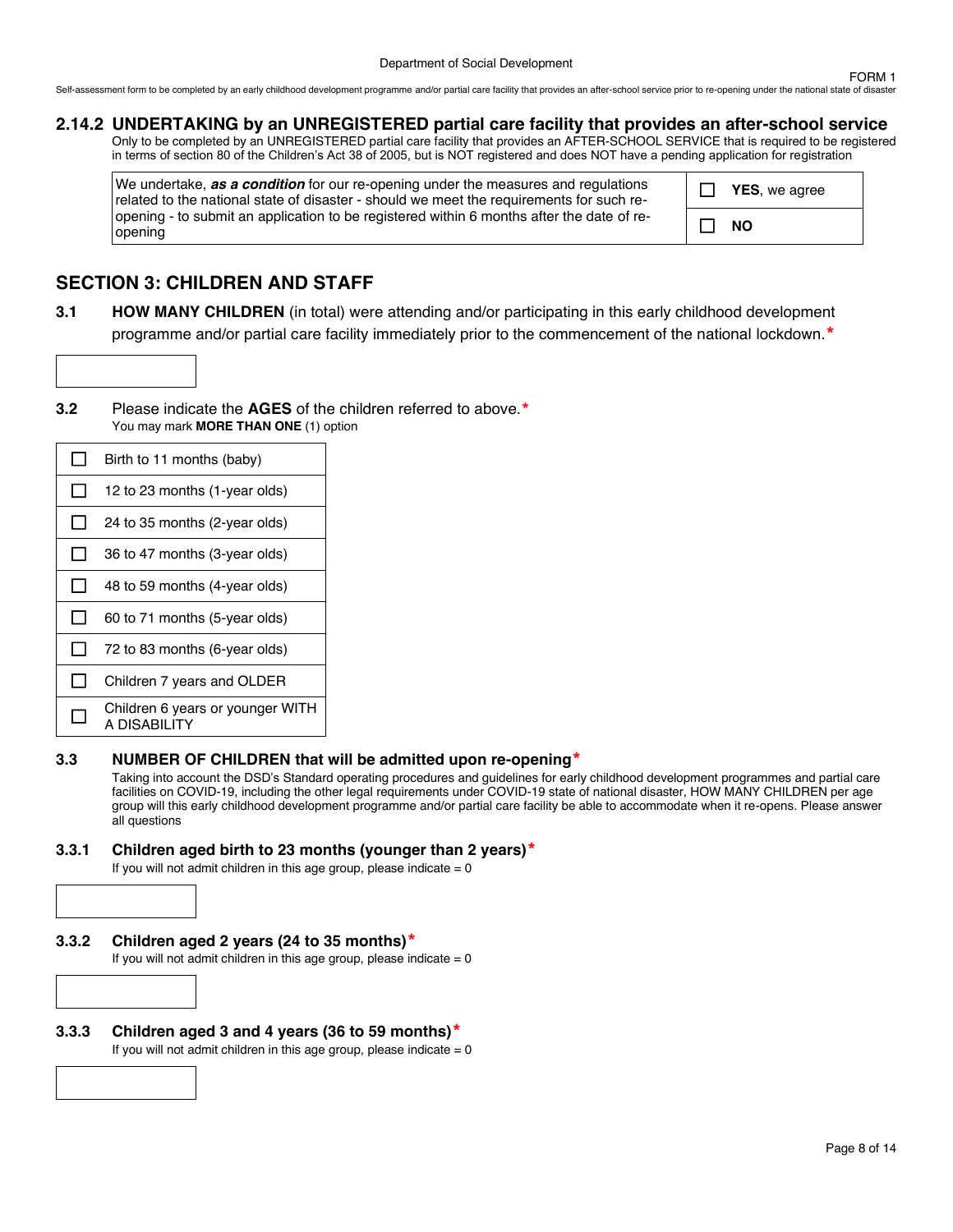Self-assessment form to be completed by an early childhood development programme and/or partial care facility that provides an after-school service prior to re-opening under the national state of disaste

#### **3.3.4 Children aged 5 years (60 to 71 months)**\*

If you will not admit children in this age group, please indicate  $= 0$ 

**3.3.5 Children aged 6 years (72 to 83 months)**\*

If you will not admit children in this age group, please indicate  $= 0$ 



#### **3.3.6 Children aged 6 years or younger WITH A DISABILITY that will be re-admitted to the early childhood development programme.**

Only to be completed by an early childhood development programme (including ECD centre). If you will not admit children in this age group, please indicate  $= 0$ 



#### **3.3.7 Children aged 7 years and older**\*

Only to be completed by partial care facility that provide an after-school service. If you will not admit children in this age group, please indicate  $= 0$ 



#### **3.4.1 TOTAL number of staff that will be returning**\*

The total of number of staff should equal (=) the number of staff indicated in section 3.4.2 to 3.4.4

#### **3.4.2 Management**\*

Indicate the number of staff members in a management position that will return. This is include the principal, or manager of the programme. IMPORTANT: If you have counted a staff member here, DO NOT count them again in any of the other categories. If you do not have any staff in this category, please just indicate NA to show that this question is not applicable to you.

#### **3.4.3 ECD educators/ practitioners/ educators/ assistants**\*

Indicate the number of staff members that fall in this category that will return. This include the assistants that work in the programme with the educator or practitioner, if applicable. IMPORTANT: If you have counted a staff member here, DO NOT count them again in any of the other categories. If you do not have any staff in this category, please just indicate NA to show that this question is not applicable to you.



Indicate the number of staff members that fall in this category that will return. This include staff members that are mainly responsible for the administration such as a bookkeeper, secretary, cooks, gardeners, security guards or similar. IMPORTANT: If you have counted a staff member here, DO NOT count them again in any of the other categories. If you do not have any staff in this category, please just indicate NA to show that this question is not applicable to you.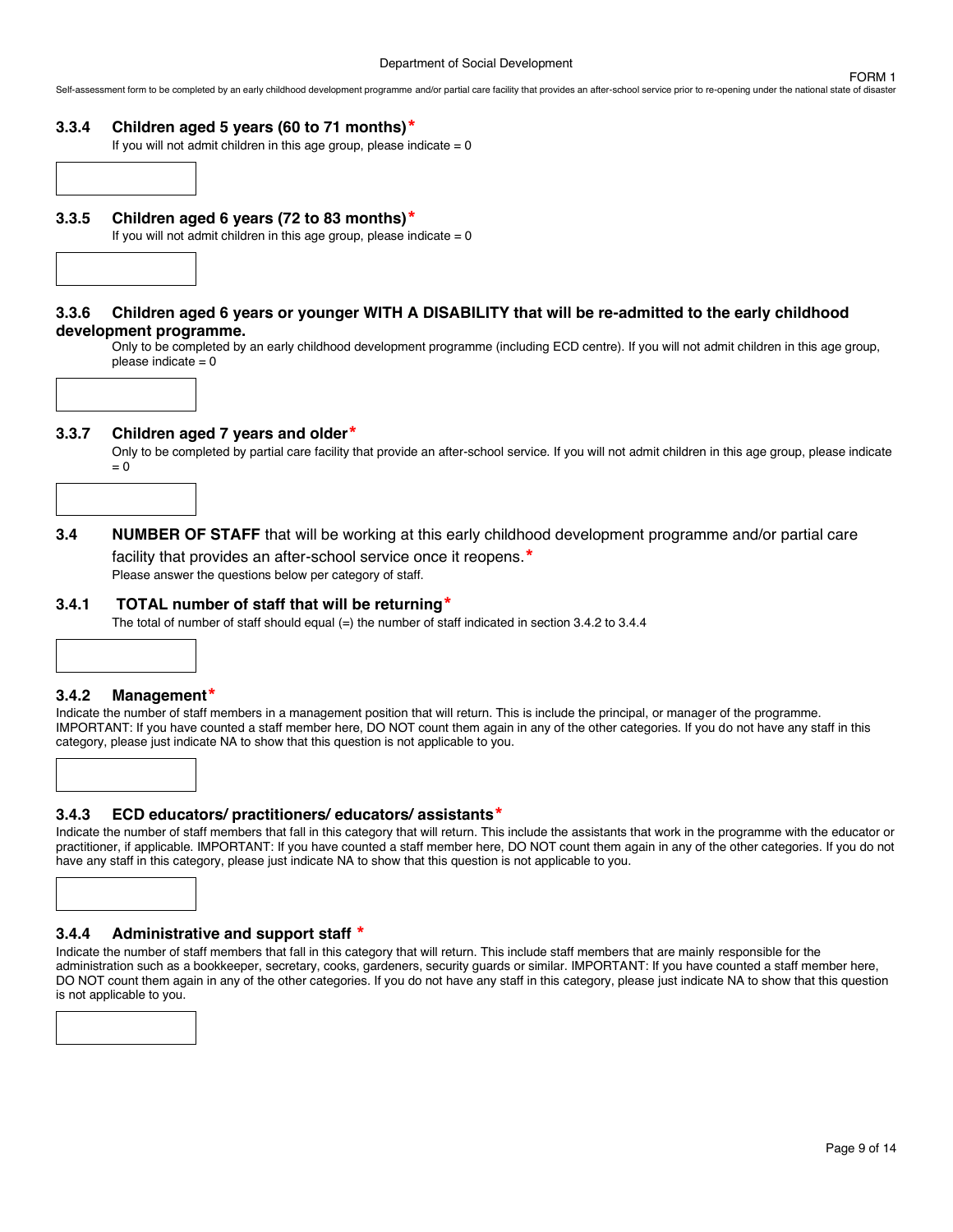Self-assessment form to be completed by an early childhood development programme and/or partial care facility that provides an after-school service prior to re-opening under the national state of disaster

# **SECTION 4: SELF-ASSESSMENT CHECKLIST**

After you have done all the preparations for the re-opening go through this self-assessment checklist and answer truthfully. Please also read the Department of Social Development's *Standard operating procedures and guidelines for early childhood development programmes and partial care facilities on COVID-19* (and the Annexures).

This CHECKLIST will assist you to determine whether this of the early childhood development programme and/or partial care facility that provides an after-school service meets minimum health, safety and social distancing measures on COVID-19.

### **4.1 Do you have copies of the following documents to use as a reference to prepare for the re-opening?**\*

Only indicate YES if you have either a paper or electronic copy. You must indicate an answer next to all 5 statements .

| Department of Social Development's Standard operating procedures and guidelines for early childhood<br>development programmes and partial care facilities on COVID-19 (available from 23rd of June 2020) | YES | NO  |
|----------------------------------------------------------------------------------------------------------------------------------------------------------------------------------------------------------|-----|-----|
| Annexure A: Minister of Social Development's Directions on COVID-19 (once published in the<br>Government Gazette)                                                                                        | YFS | NO. |
| Annexure B: Regulations to the Disaster Management Act (available at www.gov.za)                                                                                                                         | YES | NO. |
| Annexure C: Directions issued by the Minister of Employment and Labour (available at www.gov.za)                                                                                                         | YFS | NO. |
| Annexure D: Department of Health Guidelines (available at www.gov.za)                                                                                                                                    |     | ΝO  |

### **4.2 Checklist 1**\*

**You must indicate an answer next to all 28 statements/ questions**. If any statement is NOT applicable to your early childhood development and/or partial care facility, please mark NOT APPLICABLE. NOTE: "*requirements on the COVID-19*" below refers to the minimum health, safety and social distancing measures on COVID-19 as indicated in the documents mentioned in 4.1

| <b>Checklist 1</b>                                                                                                                                                                                                                                                                                                                                                                                                                                                                                                                                                                                                                                | <b>YES</b> | <b>NO</b> | <b>Not</b><br>applicable |
|---------------------------------------------------------------------------------------------------------------------------------------------------------------------------------------------------------------------------------------------------------------------------------------------------------------------------------------------------------------------------------------------------------------------------------------------------------------------------------------------------------------------------------------------------------------------------------------------------------------------------------------------------|------------|-----------|--------------------------|
| 1 The physical space where the early childhood development programme and/or partial care facility operates has<br>been thoroughly cleaned and disinfected in line with the requirements on the COVID-19. (see paragraph 8.2.2)<br>of DSD SOP for more information)                                                                                                                                                                                                                                                                                                                                                                                | $\Box$     | П         | $\mathsf{L}$             |
| 2 All teaching and learning support materials, including toys, equipment and apparatus have been thoroughly<br>cleaned and disinfected in line with the requirements on the COVID-19 in preparation for re-opening. (see<br>paragraph 8.7.2 of DSD SOP for more information)                                                                                                                                                                                                                                                                                                                                                                      | П          | П         | П                        |
| 3 Measures are in place for the daily cleaning and santising of the programme space in line with the requirements<br>on the COVID-19 when open. (see paragraph 8.7.1 of DSD SOP for more information)                                                                                                                                                                                                                                                                                                                                                                                                                                             | П          | П         | П                        |
| 4 Measures are in place for the routine and daily cleaning of teaching and learning support materials, equipment<br>and apparatus when open. (see paragraph 8.7.2 of DSD SOP for more information)                                                                                                                                                                                                                                                                                                                                                                                                                                                | П          | П         | П                        |
| 5 All staff members have received an orientation and have been made aware of the provisions contained in the<br>documents indicated above in section 4.1. (see paragraph 8.2.1 of DSD SOP for more information)                                                                                                                                                                                                                                                                                                                                                                                                                                   | П          | П         | П                        |
| 6 All staff members received a proper orientation on the measures to be implemented prior to receiving any child<br>back into the progamme. (see paragraph 8.2.1 of DSD SOP for more information)                                                                                                                                                                                                                                                                                                                                                                                                                                                 | $\Box$     | П         | П                        |
| 7 All staff members are aware of the adaptations and/or changes to the daily routines to accommodate the<br>minimum health, safety and social distancing measures on COVID-19. (see paragraphs 8.4, 8.5 and 8.6 of DSD<br>SOP for more information)                                                                                                                                                                                                                                                                                                                                                                                               | П          | П         | П                        |
| 8 Own procedures, based on the documents in section 4.1, have been developed and are clearly displayed on<br>the walls. (see paragraph 8.2.1 of DSD SOP for more information)                                                                                                                                                                                                                                                                                                                                                                                                                                                                     | $\Box$     | П         | П                        |
| 9 If an early childhood development programme and/or partial care facility is run as part of a private home (for<br>example child minders/day mothers / some playgroups/after school service) or any other space that is shared<br>(for example play groups / mobile ECD programmes) it can be confirmed that these programmes will be<br>implemented in a dedicated space where other persons (including adults and children) cannot access, walk<br>through or sit in for the full duration of the programme). (ONLY COMPLETE IF APPLICABLE, mark not<br>applicable if it does not apply) (see paragraph 8.8.3 of DSD SOP for more information) | $\sim$     | П         |                          |
| 10 Procedures for the drop-off and pick-up of children have been established to ensure that the requirements on<br>the COVID-19 are met and will be communicated to all parents prior to the re-opening. (see paragraph 8.3 of<br>DSD SOP for more information)                                                                                                                                                                                                                                                                                                                                                                                   | П          | П         |                          |
| 11 At the entrance, there is a safe space to to wash hands with soap and clean water or sanitize hands (see<br>paragraph 8.3 of DSD SOP for more information)                                                                                                                                                                                                                                                                                                                                                                                                                                                                                     | $\Box$     | П         | П                        |
| 12 Daily screening questions are written or printed out and ready to be used. (see paragraph 8.3 of DSD SOP for<br>more information)                                                                                                                                                                                                                                                                                                                                                                                                                                                                                                              | П          | П         | $\Box$                   |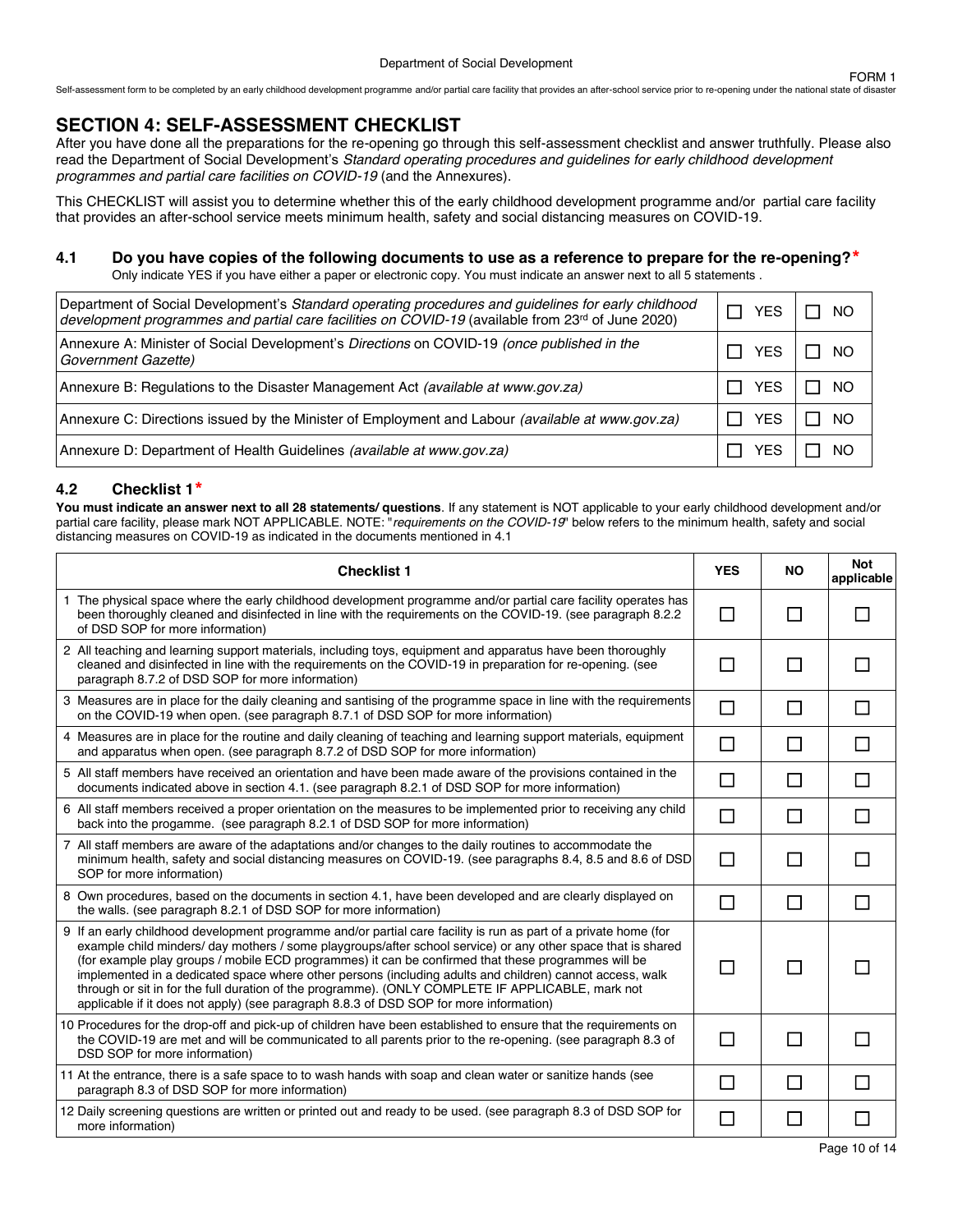#### Department of Social Development

#### FORM 1

Self-assessment form to be completed by an early childhood development programme and/or partial care facility that provides an after-school service prior to re-opening under the national state of disaster

| <b>Checklist 1</b>                                                                                                                                                                                                                                                                                         | <b>YES</b>                  | <b>NO</b> | <b>Not</b><br>applicable |
|------------------------------------------------------------------------------------------------------------------------------------------------------------------------------------------------------------------------------------------------------------------------------------------------------------|-----------------------------|-----------|--------------------------|
| 13 A standard letter/ communication to be send to parents have been drawn up (ready to be sent) regarding the<br>procedures, conditions and other matters with regard to returning their child to the programme. (see paragraph<br>8.2.3 of DSD SOP for more information)                                  | $\Box$                      | $\Box$    | ΙI                       |
| 14 Staff members responsible for the early learning, development and care of children have received an<br>orientation on the adaptation and implementation of the early learning programme to accommodate the<br>requirements for re-opening. (see paragraphs 8.8 and 8.9 of DSD SOP for more information) | П                           | П         | П                        |
| 15 If the programme has more than one group/class, there is a schedule in place for outdoor play time to ensure<br>that different groups/classes do not mix. (see paragraphs 8.4 and 8.9 of DSD SOP for more information)                                                                                  | $\Box$                      | $\Box$    | $\Box$                   |
| 16 The programme area is laid out or adapted to enable children and adults to keep a distance of at least 1 meter,<br>where appropriate. (see paragraph 8.4 and 8.9 of DSD SOP for more information)                                                                                                       | $\Box$                      | $\Box$    | П                        |
| 17 There is natural ventilation (windows or doors that can open) where this early childhood development<br>programme and/or partial care facility. (see paragraphs 8.1 and 8.2.2 of DSD SOP for more information)                                                                                          | П                           | $\Box$    | $\Box$                   |
| 18 There is a sufficient supply of clean water for drinking and handwashing and/or measures are in place and<br>confirmed to ensure that there is sufficient supply. (see paragraph 8.1 of DSD SOP for more information)                                                                                   | П                           | $\Box$    | П                        |
| 19 There is a tap, a tippy-tap, a water dispenser or similar for handwashing under clean running water with<br>measures that allow for physical distancing as appropriate. (see paragraphs 8.1 and 8.2 of DSD SOP for more<br>information)                                                                 | П                           | П         | П                        |
| 20 Every staff member has at least 2 washable cloth face masks. (see paragraph 8.5 of DSD SOP for more<br>information)                                                                                                                                                                                     | $\Box$                      | $\Box$    | $\Box$                   |
| 21 There are additional clean face masks (about 1 for every 10 children) that can be used in the case where a<br>child become sick with COVID-19 symptoms. (see paragraphs 8.5 and 8.11 of DSD SOP for more information)                                                                                   | $\Box$                      | $\Box$    | $\Box$                   |
| 22 There is a sufficient supply of clean tissues or toilet paper (in separate pieces) for wiping children's noses. (see<br>paragraphs 8.2 and 8.6 of DSD SOP for more information)                                                                                                                         | $\Box$                      | $\Box$    | П                        |
| 23 Hand sanitizer and cleaning materials are stored out of reach of children at all times and labelled in accordance<br>with their use. (see paragraph 8.8.5 of DSD SOP for more information)                                                                                                              | $\Box$                      | $\Box$    | $\Box$                   |
| 24 There is a sufficient supply of soap, hand sanitizers, cleaning agents that kills germs, such as bleach or<br>disinfectant, cloths/cleaning brushes. (see paragraph 8.8.5 of DSD SOP for more information)                                                                                              | П                           | $\Box$    | $\Box$                   |
| 25 There is a basic first aid kit, which includes rubber gloves. (see paragraph 8.11.4 of DSD SOP for more<br>information)                                                                                                                                                                                 | $\Box$                      | $\Box$    | $\Box$                   |
| 26 Procedures are developed and in place for management of basic hygiene practices, including the changing of<br>nappies, use of potties, disposal of the aforementioned, amongst others. (see paragraph 8.6.3 of DSD SOP for<br>more information)                                                         | □                           | $\Box$    | П                        |
| 27 Staff members who fall into high risk categories have been advised not to return unless they have a letter from<br>a doctor. (see paragraph 8.11.3 of DSD SOP for more information)                                                                                                                     | $\Box$                      | П         | П                        |
| 28 There is an isolation space for temporarily containing learners/staff identified with possible COVID-19<br>symptoms. (see paragraph 8.11.4 of DSD SOP for more information)                                                                                                                             | $\mathcal{L}_{\mathcal{A}}$ | Π         | ΙI                       |

# **4.3 VANGASALI CAMPAIGN: Have you participated in the Vangasali Campaign aimed at finding every ECD service?\***

Mark ONE (1) only. Find more information about the Vangasali Campaign here: [https://www.nelsonmandela.org/vangasali](http://www.nelsonmandela.org/vangasali)

| <b>YES</b> , we have participated in the Vangasali Campaign either through the form or WhatsApp         |
|---------------------------------------------------------------------------------------------------------|
| NO, we do not know what the Vangasali Campaign is. Please send us more information                      |
| NO, we know about the Vangasali Campaign but did not participate                                        |
| NO, we did not know about the Vangasali Campaign but will go and participate after I complete this form |
| NO, we operate a partial care facility that is NOT an ECD service (not part of the Vangasali Campaign)  |
|                                                                                                         |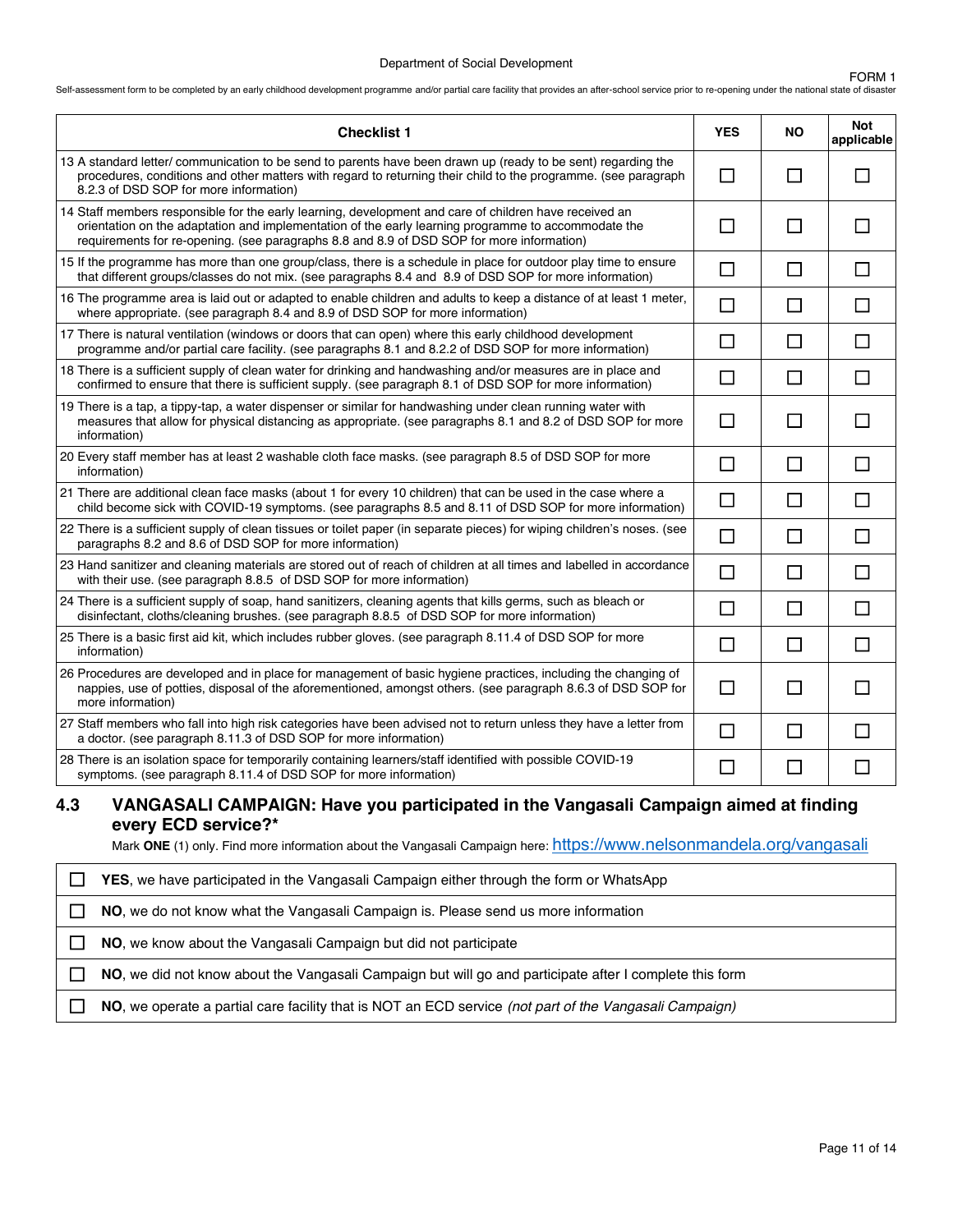Self-assessment form to be completed by an early childhood development programme and/or partial care facility that provides an after-school service prior to re-opening under the national state of disaster

#### **4.4 DECLARATION \***

To be completed by person authorized to complete the self-assessment. **You must indicate an answer next to all statements**.

| confirm that the information provided in this self-assessment has been confirmed and is truthful.                                                                                                                                                                                                                                                                                                                                      |                | YES        | NO. |
|----------------------------------------------------------------------------------------------------------------------------------------------------------------------------------------------------------------------------------------------------------------------------------------------------------------------------------------------------------------------------------------------------------------------------------------|----------------|------------|-----|
| l <i>confirm</i> that the early childhood development programme and/or partial care facility that this self-<br>assessment applies to, has the responsibility to ensure that all the required minimum health, safety and<br>social distancing measures on COVID-19 are complied with as published and directed by the Department<br>of Social Development before and after the re-opening of the programme.                            | $\blacksquare$ | <b>YES</b> | NO. |
| I understand that this is a pre-opening self-assessment and the Department of Social Development,<br>including the provincial department of social development, or any other authorised party may visit any<br>early childhood development programme and/or partial care facility that intends to re-open for an onsite<br>assessment to verify whether it complies with the minimum health, safety and social distancing<br>measures. |                | YES        | NO. |
| I understand that the completion and submission of this self-assessment do not mean that the early<br>childhood development programme and/or partial care facility can re-open. It may only be re-opened<br>when the Minister of Social Development has announced a date for the re-opening and if it meets all the<br>requirements.                                                                                                   |                | YES        | NO. |
| l understand that it is the responsibility of the early childhood development programme and/or partial care<br>facility to remain up to date with any changes in relation to requirements in relation to the operations of an<br>early childhood development programme and/or partial care facility under the national state of disaster<br>and changes when a risk level is adjusted for the country or any part of the country.      |                | <b>YES</b> | NO. |

# **SECTION 5: REQUEST FOR SUPPORT (OPTIONAL)**

#### **PLEASE NOTE:**

This section should only be completed if you are applying to the Department of Social Development (DSD) for support.

Support is based on availability of resources and prioritisation thereof. The completion of this section *does not automatically* mean that you will be considered and/or receive support. Should your request be considered you will be notified by the Department of Social Development.

However, it **remains your responsibility** to ensure that you meet all the requirements related to the reopening of the early childhood development programme and/or partial care facility should you wish to re-open on the date announced for re-opening.

#### **5.1 Does this early childhood development and/or partial care facility operate in an underprivileged area or target children and parents that are poor?** Mark **ONE** (1) only.

| <b>YES</b> |  |
|------------|--|
| <b>NO</b>  |  |

### **5.2 When did this early childhood development and/or partial care facility open?** Mark **ONE** (1) only.

| 2020 (opened this year)                                          |
|------------------------------------------------------------------|
| 2019 (opened or started operating in 2019)                       |
| 2018 (opened or started operating in 2018)                       |
| 2017 or earlier (opened or started operating in 2017 or earlier) |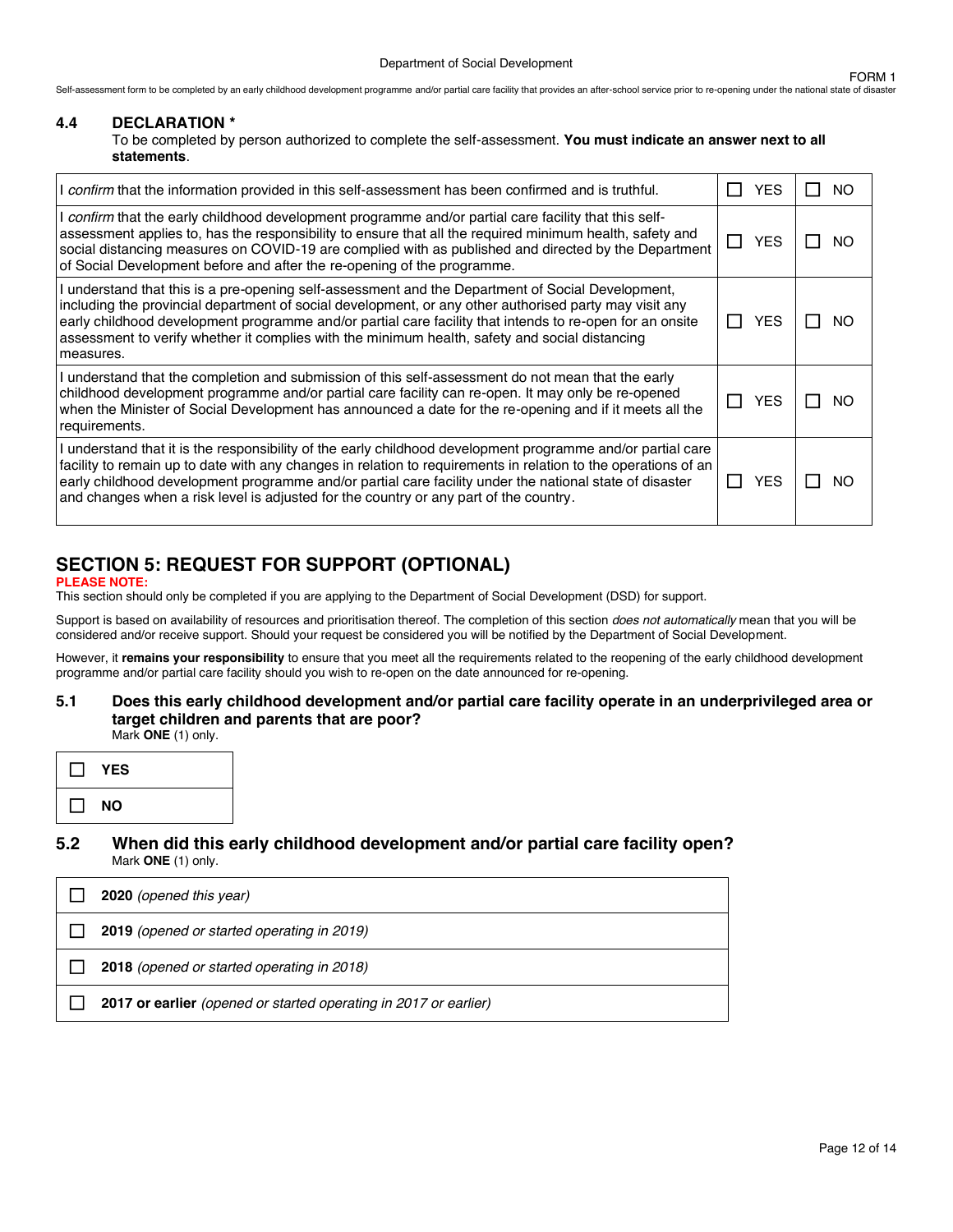**5.3 Does this early childhood development and/or partial care facility have access to clean water?** Mark **ONE** (1) only.

| II YES      |  |
|-------------|--|
| $\sqcup$ NO |  |

**5.4 If you are part of an ECD FORUM or another ECD NETWORK/ALLIANCE or NETWORK for partial care facilities, please give us the full name of the forum or alliance or network.**

**5.5 Please indicate below support that the early childhood development programme and/or partial care facility requires. Please note that this is an assessment of support needed and support marked with an \* is subject to the availability of funding.**

You may mark **more than one** response.

| Guidance on how to comply with the required minimum measures on COVID-19 |
|--------------------------------------------------------------------------|
| Hygiene and cleaning products*                                           |
| PPE equipment*                                                           |
| Water storage equipment or tank*                                         |

### **5.6 Checklist 2: PPE**

Based the pre-opening self-assessment conducted, please indicate whether the following IS AVAILABLE. Indicate an answer next to each statement. *Mark all that apply.*

| <b>Checklist 2</b>                                                                                   |                | <b>NO</b> |
|------------------------------------------------------------------------------------------------------|----------------|-----------|
| 1 Adult two cloth masks for every adult at the site                                                  |                |           |
| 2 Additional masks/visors if child becomes ill at the site (1 additional mask for every 10 children) |                |           |
| 3 Temperature Gun/Thermometer                                                                        |                |           |
| 4 Empty (1 Litre) Spray gun for cleaning or sanitising                                               |                |           |
| 5 Water soluble sanitiser tablets (1 tablet makes 1 litre) to make sanitiser/ sanitiser              |                |           |
| 6 Duct Tape or similar for physical distancing marking                                               |                |           |
| 7 Rubber gloves for cleaning & managing waste                                                        |                |           |
| 8 30 cleaning cloths                                                                                 | <b>College</b> |           |
| 9 5 litre bleach for cleaning                                                                        |                |           |
| 10 Tippy taps if extra water points are needed                                                       |                |           |
| 11 Tissues (or toilet paper that can be used as tissues)                                             |                |           |
| 12 Disposable hand paper towels instead of cloth towels for drying hands                             |                |           |
| 13 Soap bars (pack of 12)                                                                            |                |           |
| 14 5 litre dishwashing liquid                                                                        |                |           |
| 15 5 litre disinfectant (Dettol)                                                                     |                |           |

FORM 1